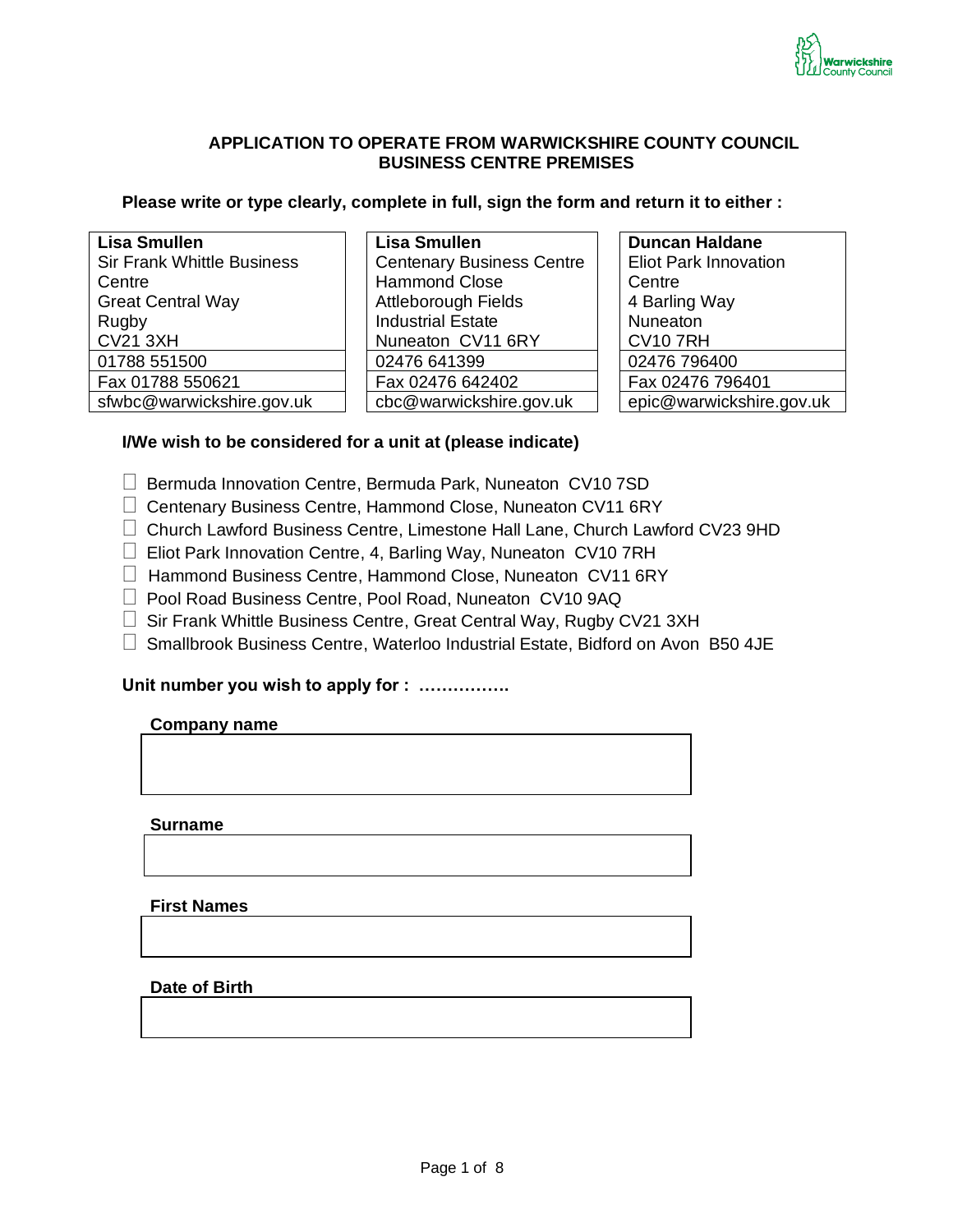

#### **Contact details**

| Address                   |  |
|---------------------------|--|
|                           |  |
|                           |  |
| Postcode                  |  |
| Landline telephone number |  |
| Mobile telephone number   |  |
| e-mail address            |  |
| Website address           |  |

**How long have you lived at this address?\_\_\_\_\_\_\_\_\_\_\_\_** years

## **Address of the registered office for the company if applicable**

| <b>Postcode</b>        |  |
|------------------------|--|
| Telephone              |  |
| Fax number             |  |
| e-mail address         |  |
| <b>Website address</b> |  |

| <b>VAT Registered?</b> | <b>Yes/No</b> |
|------------------------|---------------|
| VAT No.                |               |

### **DO YOU HAVE ANY PARTNERS?**

### *YES – CONTINUE OVERLEAF or*

## *NO – MOVE ON TO DESCRIPTION OF PROPOSED BUSINESS TO BE RUN*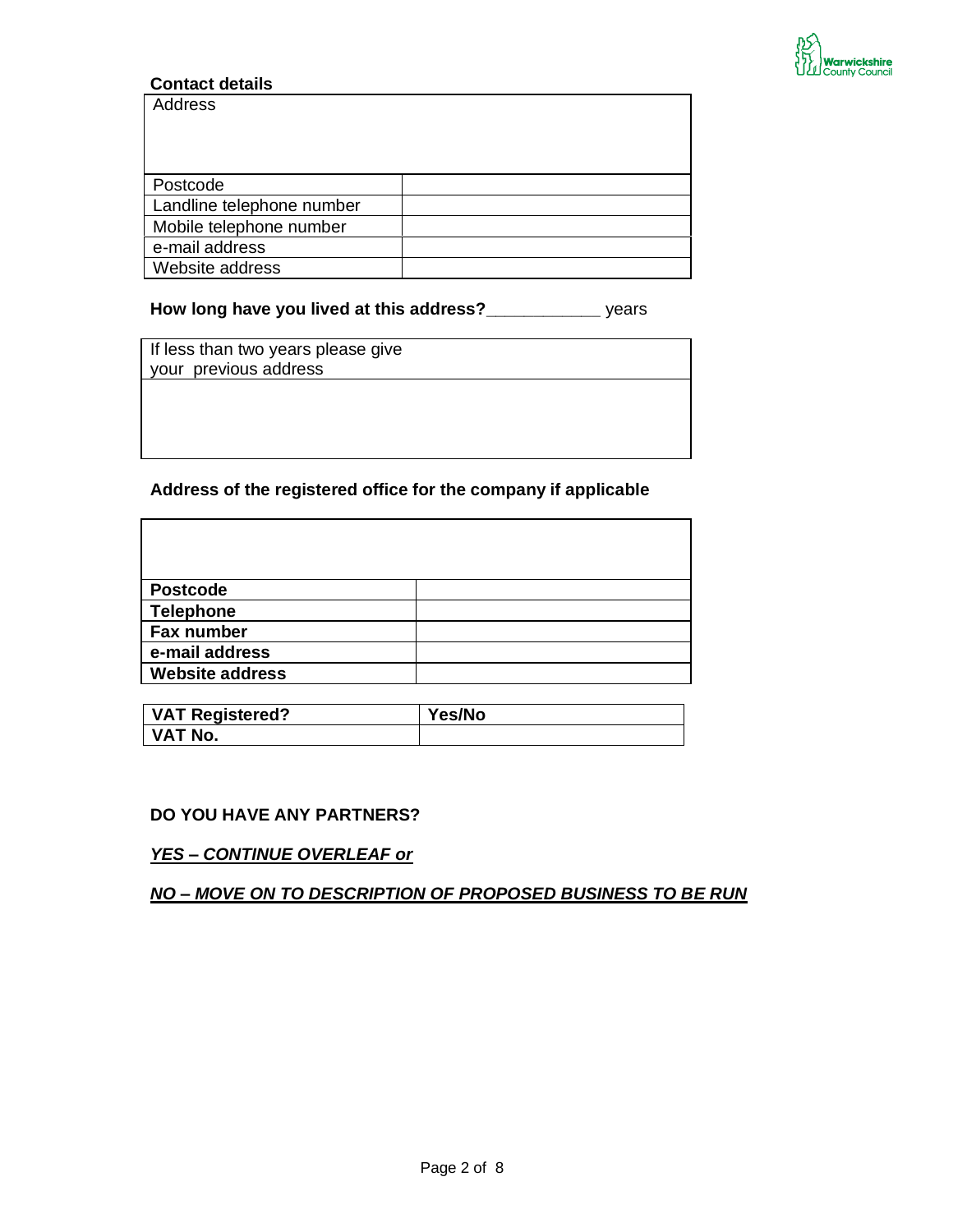

## **PARTNER 1**

#### **Surname**

**First Names** 

#### **Date of Birth**

# **Contact details**

| Address                   |  |
|---------------------------|--|
|                           |  |
| Postcode                  |  |
| Landline telephone number |  |
| Mobile telephone number   |  |
| e-mail address            |  |
| Website address           |  |

**How long have you lived at this address?\_\_\_\_\_\_\_\_\_\_\_\_** years

| If less than two years please give |
|------------------------------------|
| your previous address              |

# **PARTNER 2**

**Surname** 

**First Names** 

### **Date of Birth**

**Contact details**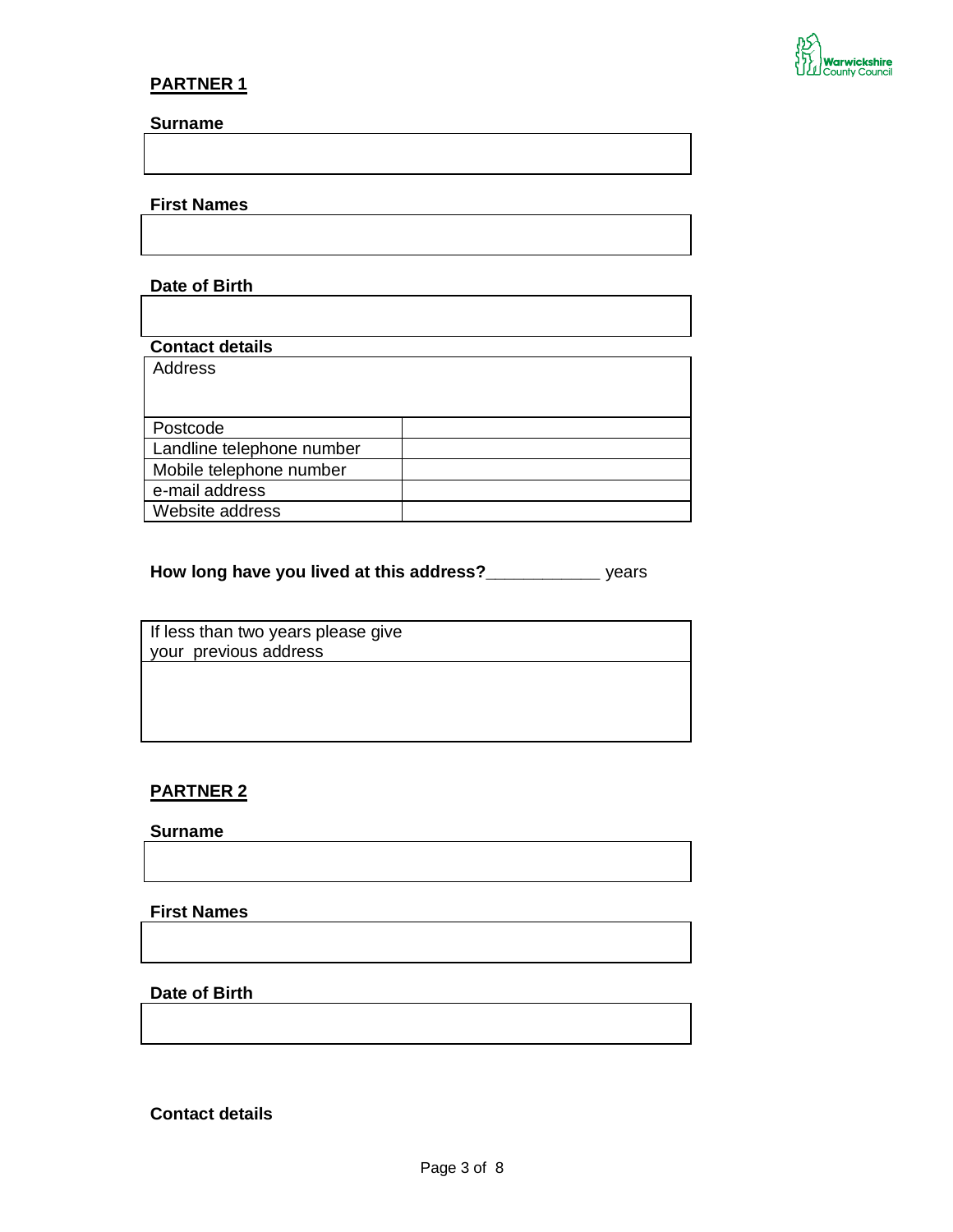

| Postcode                  |  |
|---------------------------|--|
| Landline telephone number |  |
| Mobile telephone number   |  |
| e-mail address            |  |
| Website address           |  |

#### **How long have you lived at this address?\_\_\_\_\_\_\_\_\_\_\_\_** years

If less than two years please give your previous address

## **Please provide a description of proposed business to be run, including:**

- o Anticipated start date
- o Details of any special processes
- o Details of any equipment to be fixed to the structure. *please give as much detail as possible*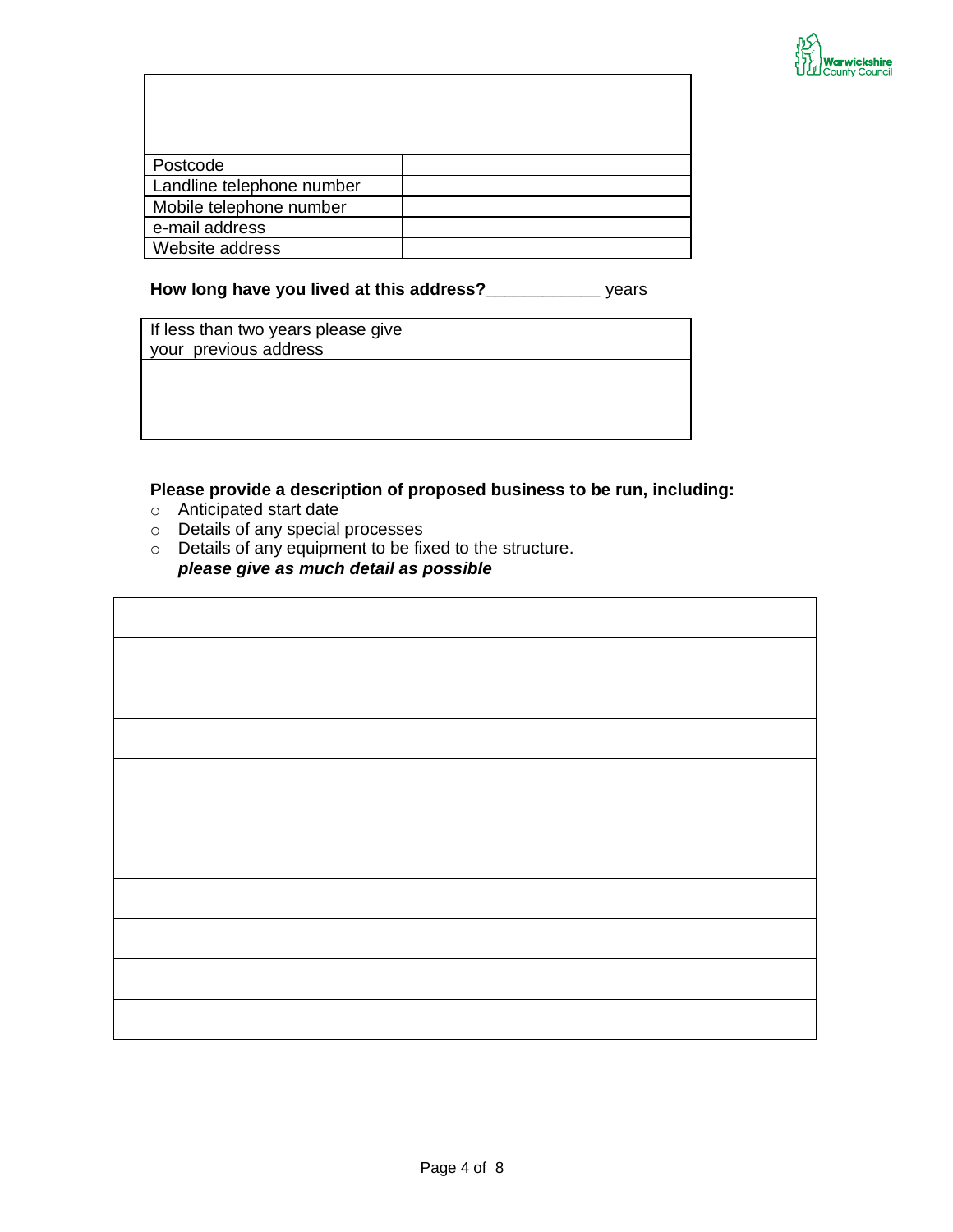

# **Who will be employed by your company?**

| Please include actual<br>numbers |  |
|----------------------------------|--|
| FT male employees                |  |
| FT female employees              |  |
| PT male employees                |  |
| PT female employees              |  |
| Number of family<br>members      |  |
| Employees at start               |  |
| Total number of<br>employees     |  |

# **Turnover Category:**

| Up to £10,000         |
|-----------------------|
|                       |
| £10,001 - £20,000     |
| £20,001 - £45,000     |
| £45,001 - £100,000    |
| £100,001 - £250,000   |
| £250,001 - £500,000   |
| £500,001 - £1,000,000 |
| Over £1,000,001       |
|                       |

# **Power supply needed:**

Single Phase

Three Phase

Gas

Estimated amount of water used as part of the manufacturing process if applicable



Please tick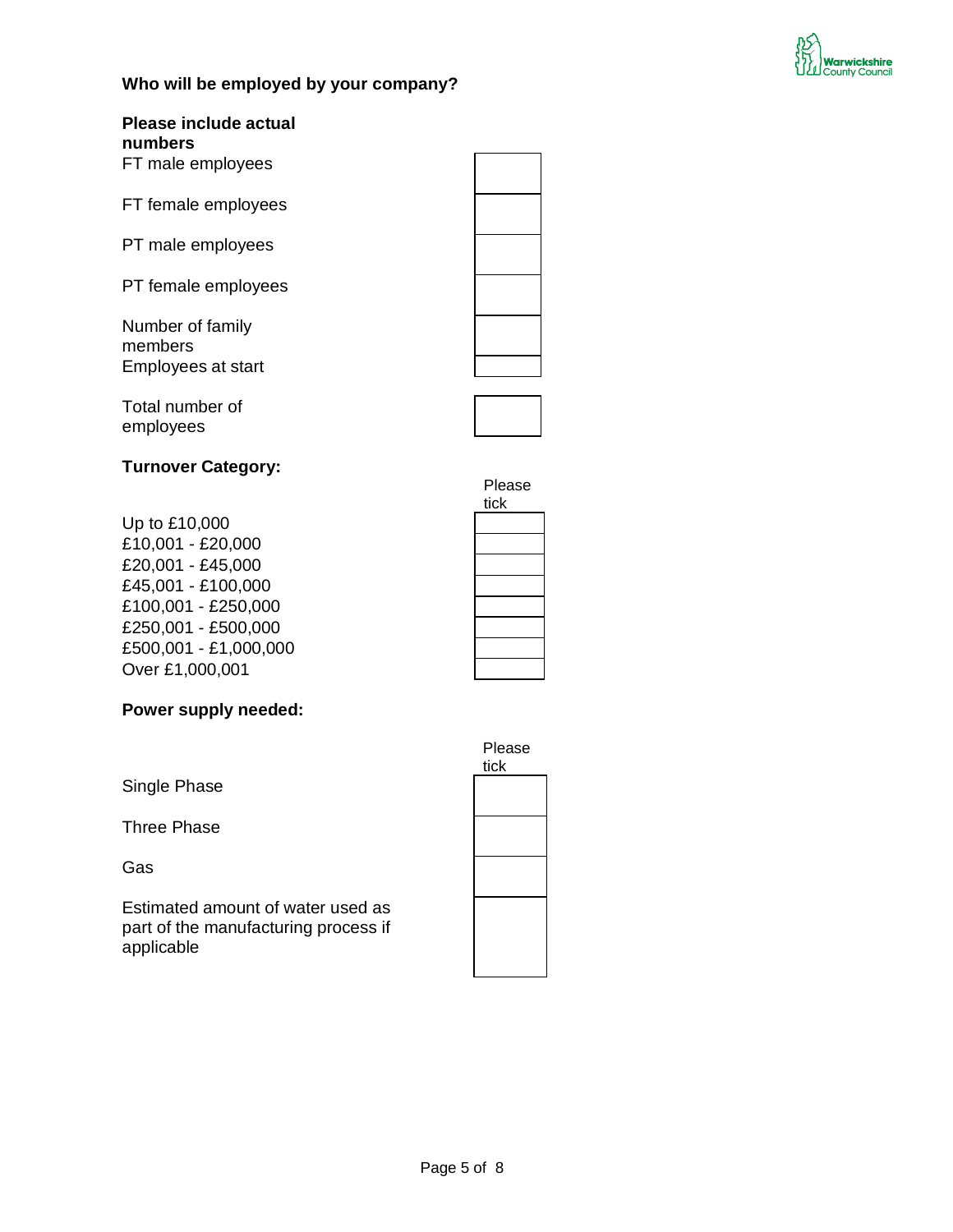

# **Previous Business experience/employment (including dates)**

Last Employer/Business Experience

Name

**Address** 

Telephone number

Experience gained:

**Have you previously occupied premises owned by WCC? YES/NO If yes, please give details**

Address of Property Dates Occupied

### **Do you have a business plan?**

Yes If yes please enclose a copy

No If no please be in a position to provide a copy at the business interview

(please tick as required)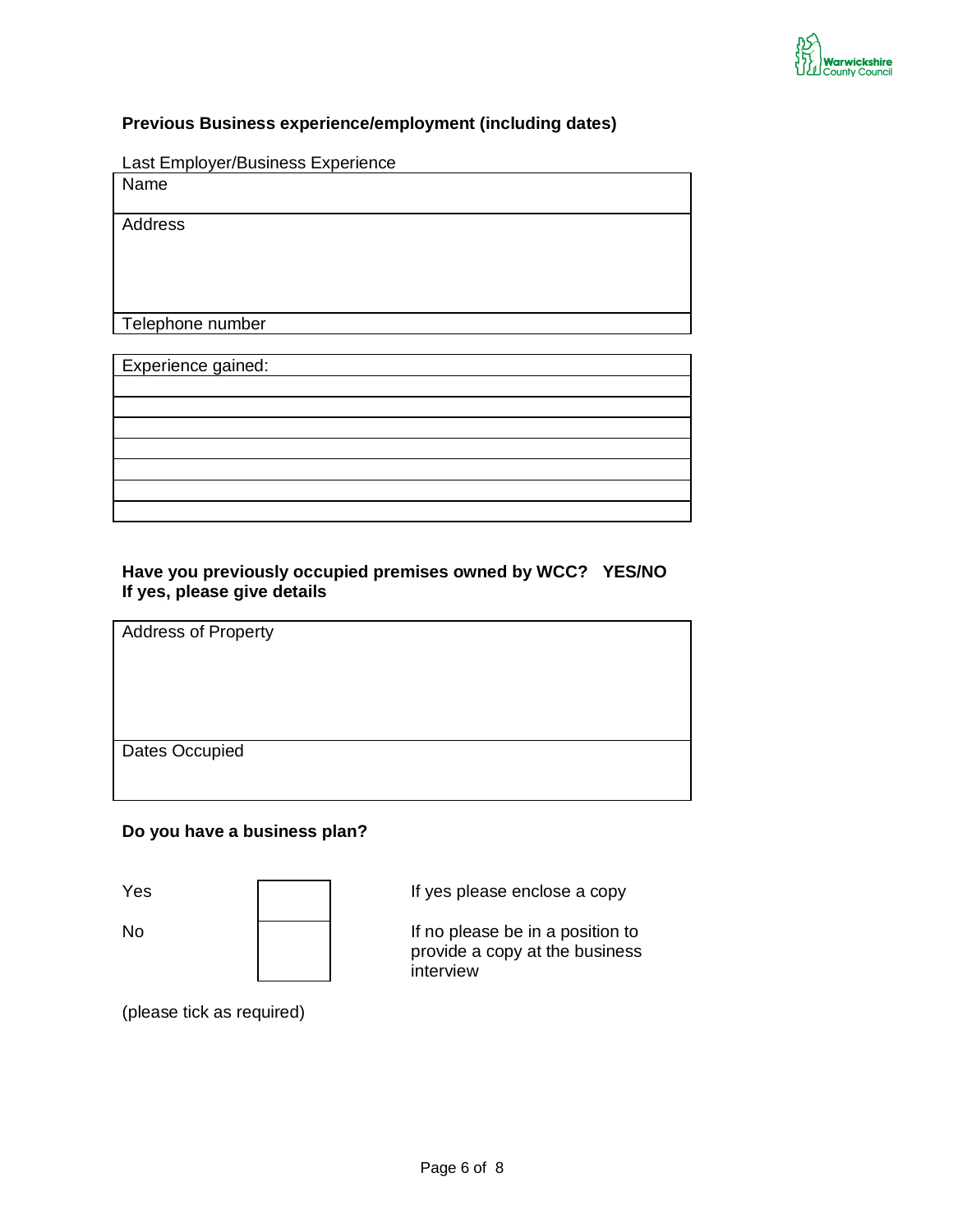

#### **Two referees are required for each applicant, one of whom must be either your bank or accountant:**

#### **Primary Applicant**

|                | <b>Reference 1</b> |                |
|----------------|--------------------|----------------|
| Name           |                    | Name           |
| Address        |                    | Address        |
| Telephone      |                    | Telephone      |
| Position       |                    | Position       |
| e-mail address |                    | e-mail address |
| Fax number     |                    | Fax number     |

| Reference 1 |                | <b>Reference 2</b> |
|-------------|----------------|--------------------|
|             | Name           |                    |
|             | <b>Address</b> |                    |
|             |                |                    |
|             | Telephone      |                    |
|             | Position       |                    |
|             | e-mail address |                    |
|             | Fax number     |                    |

### I confirm that you are able to contact the people named above without any further authority

| Signature  | Applicant |
|------------|-----------|
| Print name |           |
| Date       |           |

#### **Partner Applicant**

|                | <b>Reference 1</b> |                |
|----------------|--------------------|----------------|
| Name           |                    | Name           |
| <b>Address</b> |                    | Address        |
| Telephone      |                    | Telephone      |
| Position       |                    | Position       |
| e-mail address |                    | e-mail address |
| Fax number     |                    | Fax number     |

| Reference 1 |                | <b>Reference 2</b> |
|-------------|----------------|--------------------|
|             | Name           |                    |
|             | Address        |                    |
|             |                |                    |
|             |                |                    |
|             |                |                    |
|             | Telephone      |                    |
|             | Position       |                    |
|             | e-mail address |                    |
|             | Fax number     |                    |

#### I confirm that you are able to contact the people named above without any further authority

| Signature  | Applicant |
|------------|-----------|
| Print name |           |
| Date       |           |

**I/We, the applicants understand that WCC Business Centres will make a search with a credit reference agency, which they will keep a record of.** 

**I/We, the applicants understand that WCC Business Centres may also make enquiries about the principal directors with a credit reference agency.**

**Signed ...........................................................................................**

**Printed: …………………………………………………………………**

**Date……………………………**

Notes to applicants: